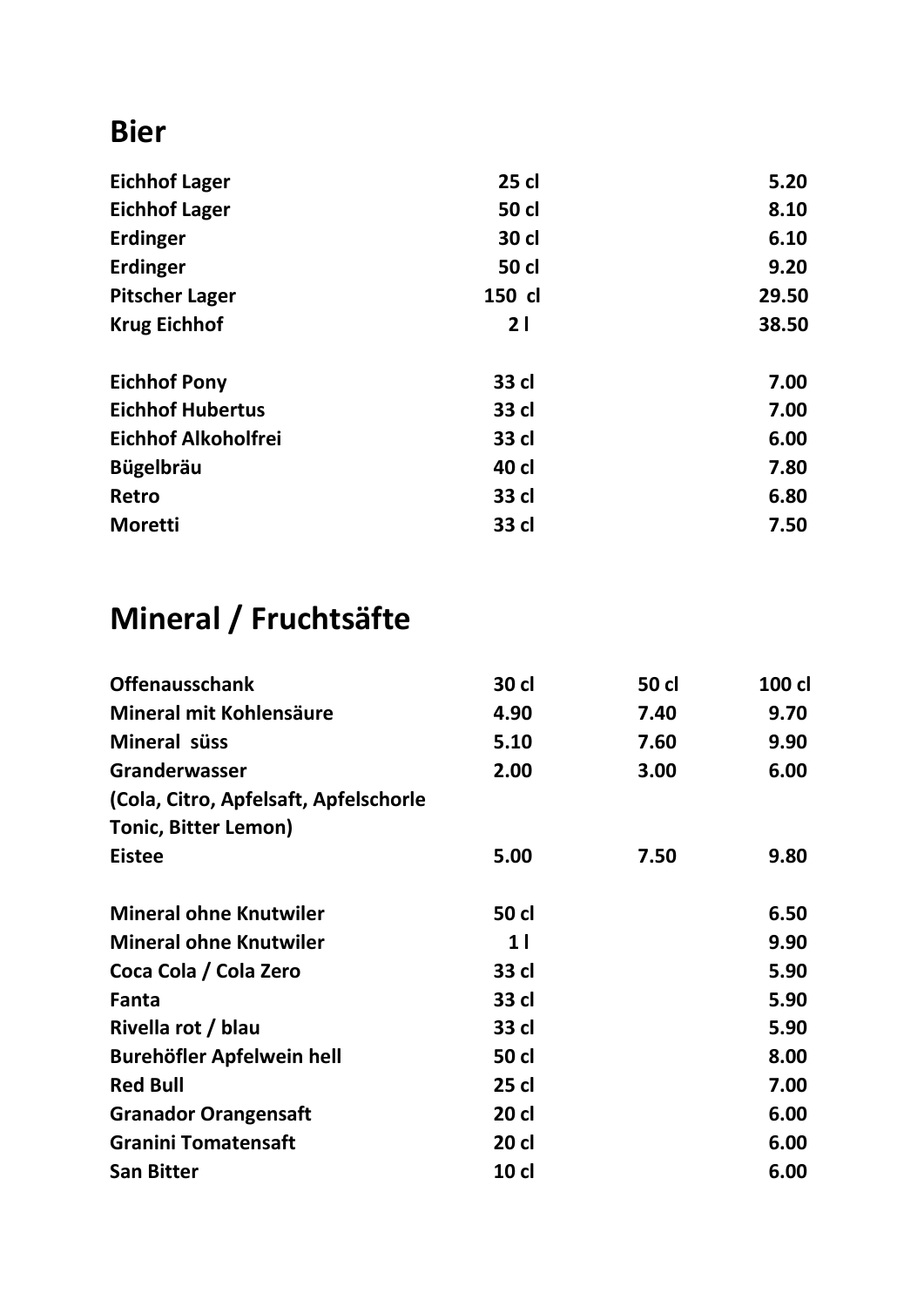#### **Warme Getränke '' ohne''**

| Café creme                | 5.00 |
|---------------------------|------|
| <b>Espresso</b>           | 5.00 |
| <b>Doppelter Espresso</b> | 6.50 |
| <b>Schale</b>             | 5.00 |
| Cappuccino                | 6.50 |
| Latte macchiato           | 6.50 |
| Café Melange              | 6.50 |
| <b>Tee diverse</b>        | 5.00 |
| <b>Heisse Ovomaltine</b>  | 5.00 |
| <b>Heisse Schokolade</b>  | 5.00 |
| Heisse Milch 2 cl         | 4.90 |
|                           |      |

# **Warme Getränke '' mit ''**

| 6.50 |
|------|
| 6.50 |
| 6.50 |
| 6.50 |
| 6.50 |
| 6.50 |
| 6.50 |
| 6.50 |
|      |

| Corretto Grappa, Amaretto, Bayleis oder Brandy | 8.20 |
|------------------------------------------------|------|
|                                                |      |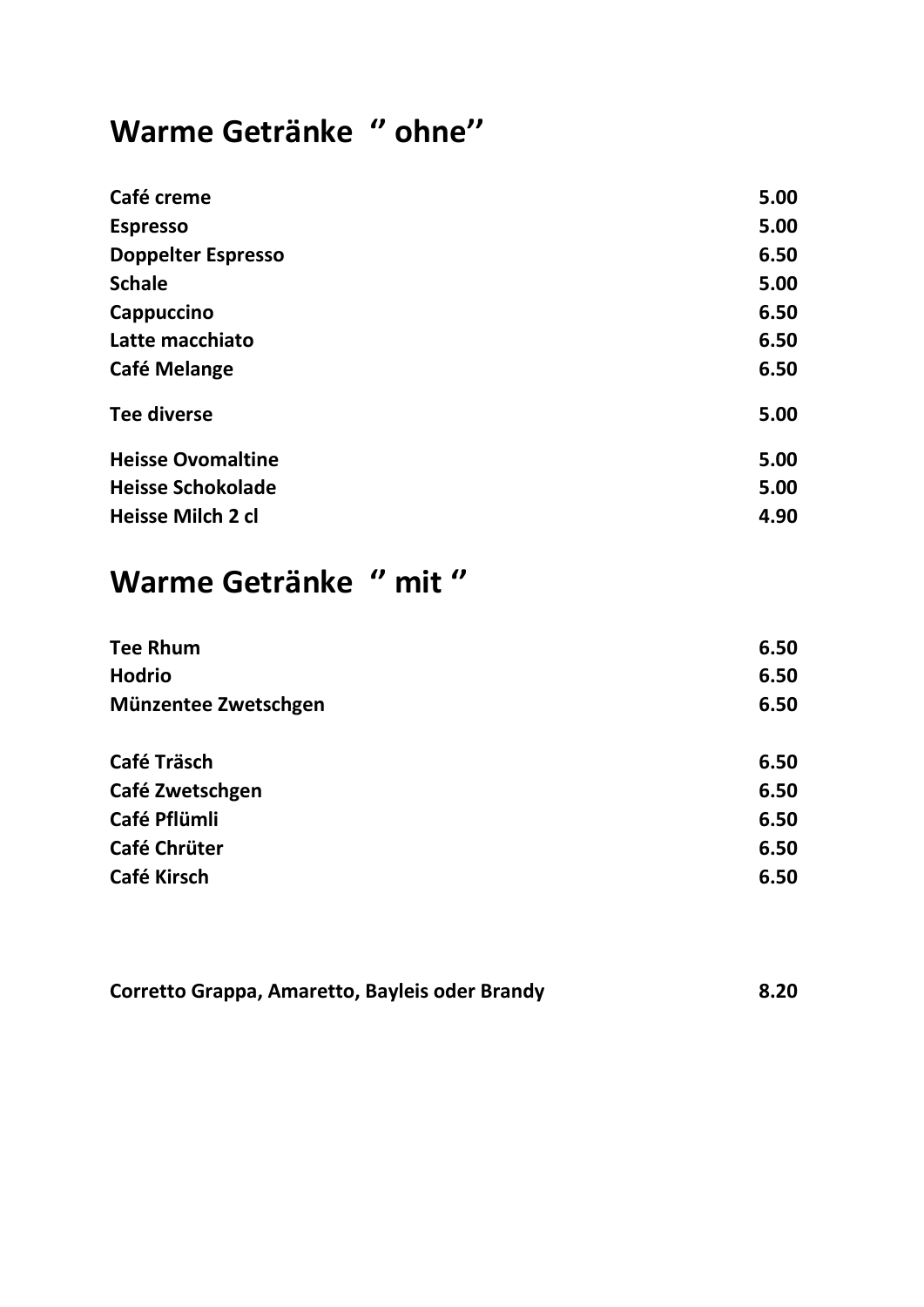# **Aperitif**

| <b>Pastis</b>       | 45% | 2 <sub>cl</sub> | 7.50 |
|---------------------|-----|-----------------|------|
| <b>Fernet</b>       | 42% | 4 cl            | 7.50 |
| Vermuth rot / weiss | 15% | 4 cl            | 7.50 |
| <b>Sherry</b>       | 17% | 4cl             | 7.50 |
| <b>Porto</b>        | 19% | 4 cl            | 7.50 |
| Cynar               | 16% | 4 cl            | 7.50 |
| Campari             | 23% | 4 cl            | 7.50 |
| <b>Appenzeller</b>  | 29% | 4 cl            | 7.50 |
| Amaretto            | 28% | 4 cl            | 7.50 |
| <b>Baileys</b>      | 17% | 4 cl            | 7.50 |
| Averna              | 32% | 4 cl            | 7.50 |
| Ramazzotti          | 32% | 4 cl            | 7.50 |
|                     |     |                 |      |

# **Longdrinks**

| 10.00 |
|-------|
| 10.00 |
| 10.00 |
| 7.50  |
|       |

| <b>Cola, Tonic, Bitter Lemon</b> |      |
|----------------------------------|------|
| oder Orangenjus Zusatz           | 2.50 |
| <b>Red Bull Zusatz</b>           | 4.50 |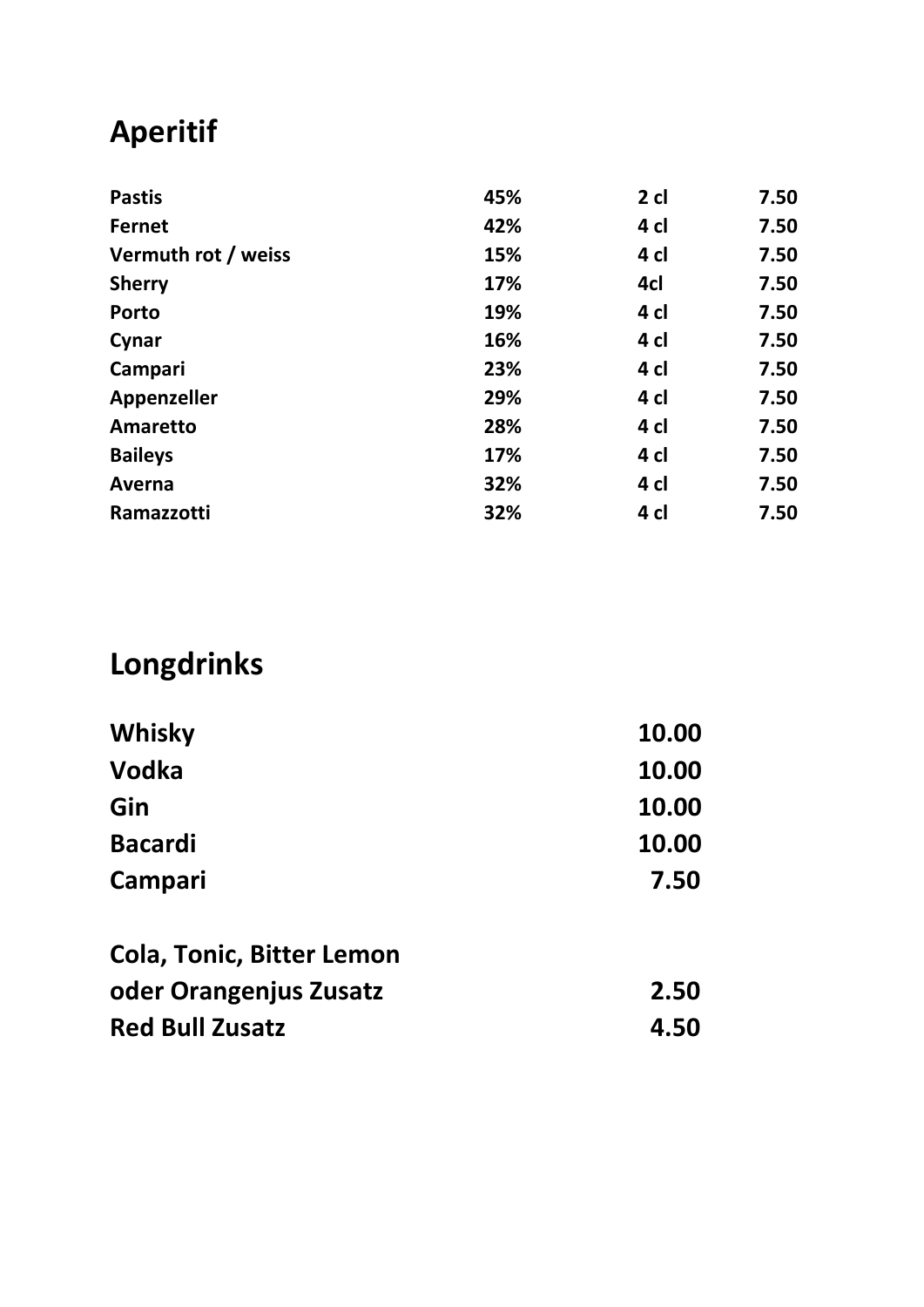# **Whisky**

#### **Scotch**

| <b>Gold Label 5 Years</b>       | 40% | 4 cl   | 11.00 |
|---------------------------------|-----|--------|-------|
| <b>Ballantine</b>               | 40% | 4 cl   | 12.00 |
| <b>Johnnie Walker Red Label</b> | 40% | 4 cl   | 12.00 |
| J & B Rare                      | 40% | 4 cl   | 13.00 |
| <b>Chivas Regal 12 Years</b>    | 40% | 4 cl   | 18.00 |
| <b>Irish</b>                    |     |        |       |
| <b>Tullamore Dew</b>            | 40% | 4 cl   | 13.50 |
| <b>Malt</b>                     |     |        |       |
| <b>Dalwhinnie 15 Years</b>      | 43% | 4 cl   | 17.50 |
| <b>Glenfiddich 12Years</b>      | 40% | 4 cl   | 15.50 |
| Lagavulin Isle of Islay         | 43% | 4 cl   | 18.50 |
| Oban                            | 43% | 4 cl   | 15.00 |
| <b>Bendromach</b>               | 40% | 4 cl   | 16.00 |
| <b>Bourbon</b>                  |     |        |       |
| <b>Four Roses</b>               | 40% | 4 cl   | 12.00 |
| <b>Jim Beam</b>                 | 40% | 4 cl   | 12.00 |
| <b>Jack Daniels</b>             | 43% | 4 CL   | 16.50 |
| <b>Canadien</b>                 |     |        |       |
| <b>Canadien Club</b>            | 40% | 4 cl   | 12.00 |
| Gognac / Brandy                 |     |        |       |
| <b>Remy Martin</b>              | 40% | $2$ cl | 11.00 |
| <b>Remy Martin XO</b>           | 40% | $2$ cl | 18.50 |
| <b>Courvoisier</b>              | 40% | $2$ cl | 11.00 |
| Carlos 1 <sup>er</sup>          | 38% | $2$ cl | 11.00 |
| Le Panto                        | 38% | $2$ cl | 16.50 |